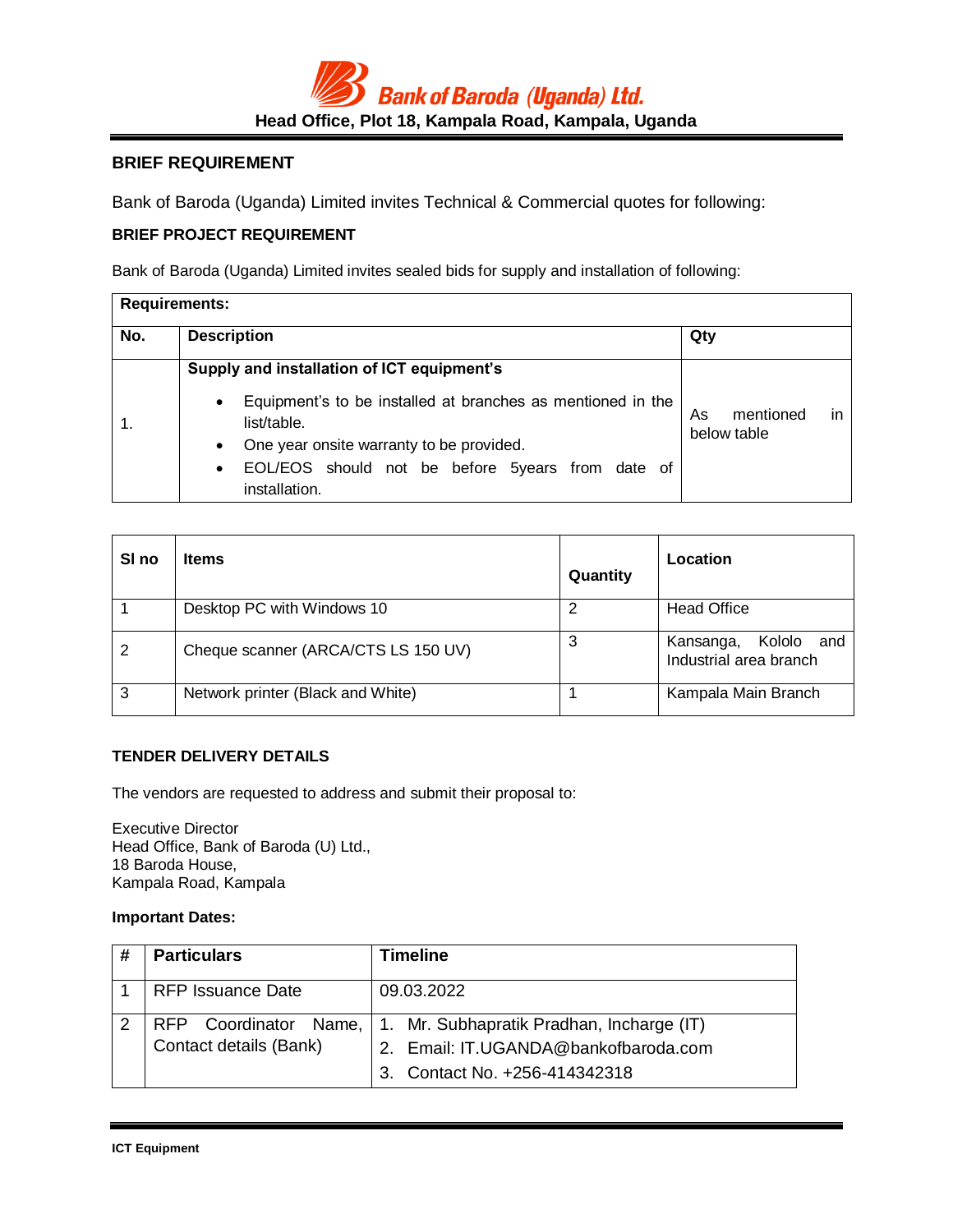**Bank of Baroda (Uganda) Ltd. Head Office, Plot 18, Kampala Road, Kampala, Uganda**

| Last Date of Submission of   14.03.2022 |  |
|-----------------------------------------|--|
| RFP Response (Closing<br>Date)          |  |

#### **SUBMISSION DETAILS**

Please submit bids in sealed envelopes.

#### **EVALUATION METHODOLOGY**

The vendor quoting the lowest commercial shall qualify as the L1/successful vendor/bidder. The vendor is expected not to add any conditions / deviations in the commercial bid. Any such conditions /deviations may make the bid liable for disqualification.

#### **OTHER TERMS AND CONDITIONS**

Warranty : 1 year onsite for PC, Printer, Scanner Delivery : Delivery should be within 4 weeks from the date of purchase order at respective branches/offices. Payment : Within 30 days of delivery and installation Prices : Price should be Inclusive of all.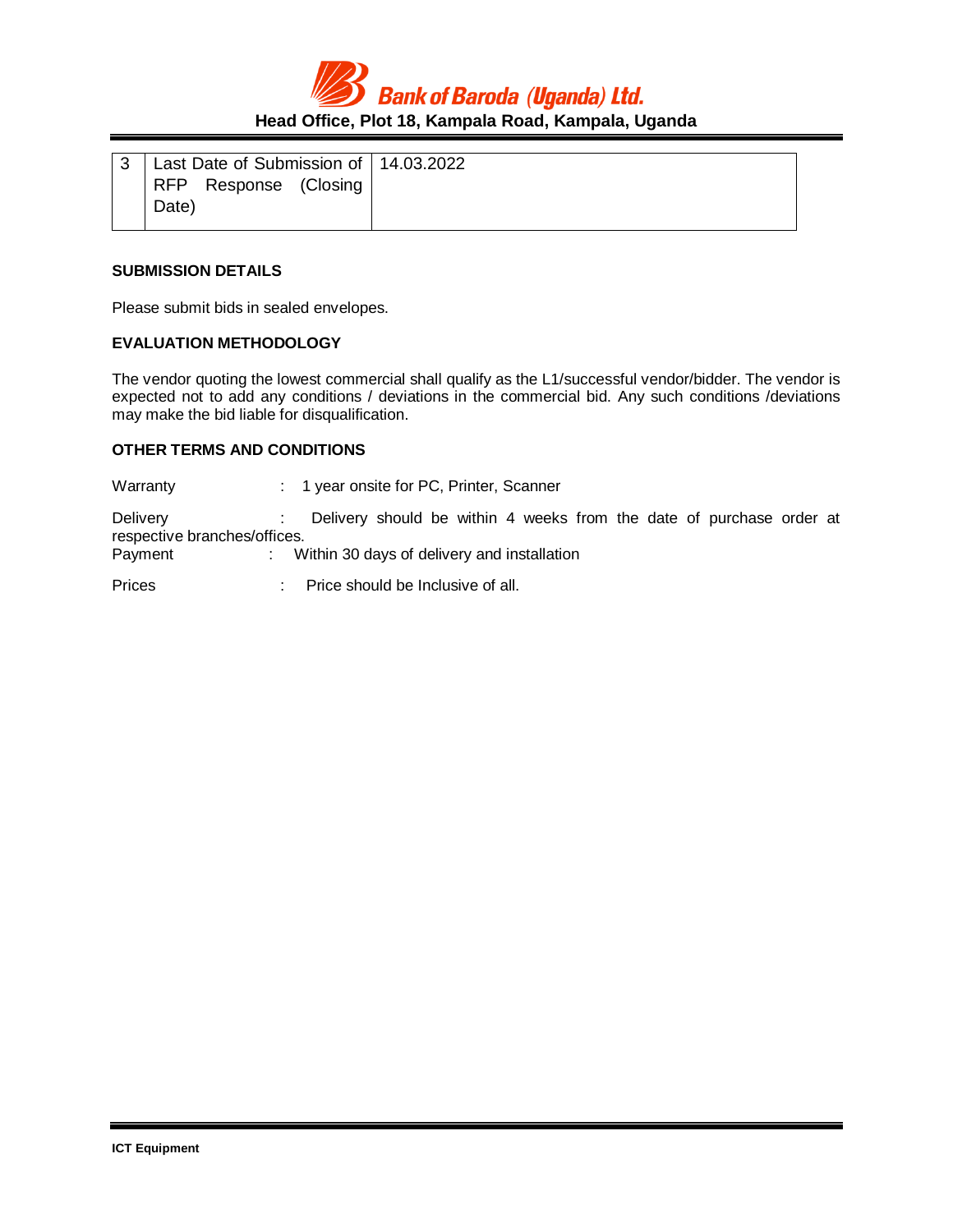# **TECHNICAL SPECIFICATION FOR PC:**

| <b>HARDWARE:</b>         |                                                                                                                                             |
|--------------------------|---------------------------------------------------------------------------------------------------------------------------------------------|
| <b>FORM FACTOR</b>       | Small Tower/Tower                                                                                                                           |
| CPU:                     | Minimum Intel Core i7 Processor or similar                                                                                                  |
| <b>CACHE-</b>            | Minimum 6MB L3 Intel Cache                                                                                                                  |
| <b>CPU UGRADABILITY-</b> | Uniprocessor                                                                                                                                |
| <b>CHIPSET</b>           | Any Compatible Intel Chipset meeting the specification below                                                                                |
| <b>BIOS-</b>             | <b>PnP Flash BIOS</b>                                                                                                                       |
| <b>MEMORY-</b>           | Min 16 GB DDR3 PC3 10600 1600/1866MHz                                                                                                       |
| <b>MEMORY-</b>           |                                                                                                                                             |
| <b>EXPANDABILITY</b>     | Expandable to Min. 32GB                                                                                                                     |
| <b>MEMORY SLOT-</b>      | Min. 2 Nos.                                                                                                                                 |
| <b>CD/DVD DRIVE-</b>     | SATA 16x DVD+/- RW with Dual Layer Write Capability                                                                                         |
| HDD-                     | 1 TB SATA III HDD with 7200 RPM or equivalent (Make-OEM)                                                                                    |
| NIC-                     | Integrated 10/100/1000 Mb/s PCI Bus Fast Ethernet adaptor with Wake on<br>LAN                                                               |
| <b>Graphics</b>          | Integrated Intel HD Graphics with Shared RAM                                                                                                |
| <b>AUDIO-</b>            | High Definition Audio or Equivalent with Internal Speaker                                                                                   |
| <b>POWER SUPPLY-</b>     | Min. 180W 100-240VAC 50-60Hz                                                                                                                |
| <b>EXPANSION SLOTs-</b>  | Min. One PCI Express x16, One PCI x 1 & One PCI/PCIe                                                                                        |
| <b>PORTS-</b>            | Front-Min. 2 USB port, Microphone (Stereo), Head phones (Stereo 3.5mm)                                                                      |
|                          | Rear-Min. 4 USB port, ethernet(RJ45), Monitor (1 VGA                                                                                        |
|                          | Display port), One serial                                                                                                                   |
|                          | Note: Total USB ports 6 no's out of which Min 2 USB port with 3.0 required.                                                                 |
|                          | Line in (Sterio 3.5mm), Line out (Stereo 3.5mm) Microphone-in (Stereo                                                                       |
| <b>REAR AUDIO PORTS-</b> | 3.5mm)                                                                                                                                      |
| <b>TOTAL DRIVE BAYS-</b> | Min 2 Bays except Internal HD bay<br>Min 22" Wide TFT LED colour Monitor (Make-Desktop OEM) with a                                          |
| <b>CONSOLE-</b>          | compliant.                                                                                                                                  |
|                          | Standard of TCO 6.0                                                                                                                         |
| <b>KEYBOARD-</b>         | 104 Keys USB Heavy Duty keyboard - UK (Make -OEM)                                                                                           |
| <b>POINTING DEVICE-</b>  | Two buttons with Scroll button USB Mouse (Make-OEM)                                                                                         |
|                          |                                                                                                                                             |
| <b>COMPLIANCE-</b>       | Safety, Any one or more EPEAT Gold rating, Energy Star 5.0 Compliant<br>Green guard & RoHs and Mandatory - Green Peace Rating of 4 or above |
|                          | Windows 10 pro CD and sticker, CD of Windows/MAC:                                                                                           |
| Software included        | Installer/Uninstaller, print driver                                                                                                         |

## **TECHNICAL SPECIFICATION FOR NETWORK PRINTER:**

| <b>Functions</b>                         | <b>Laser Print</b>    |
|------------------------------------------|-----------------------|
| First page out (ready) black   Min 8 sec |                       |
| Resolution (black)                       | Up to 1200 x 1200 dpi |